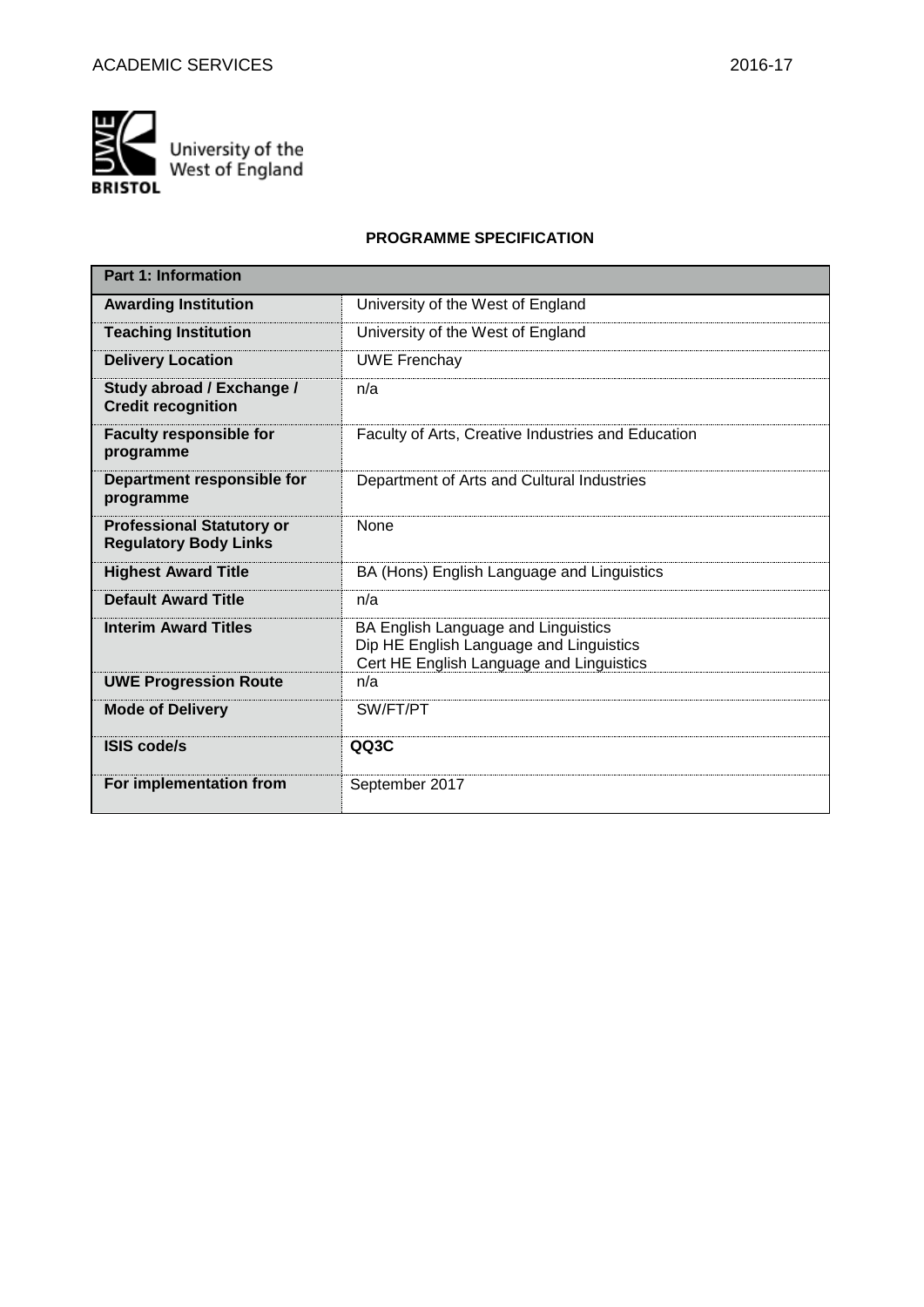### **Part 2: Description**

The programme aims to equip students with knowledge and understanding of:

- the English language in its own right, including varieties across the globe and all its forms, spoken, written and signed. Here, levels of analysis within the field of Linguistics are drawn upon in order to deepen understanding of the language, in particular relating to the grammar of English, pronunciation, semantics, pragmatics and discourse;
- the English language as a gateway to related thematic studies such as the history of the English language, world Englishes, intercultural communication, teaching English to speakers of other languages and creative writing;
- language and linguistic behaviour in a broad sense, including the structural, social and psychological aspects of language, in spoken and written form;
- the fact that human language and linguistic behaviour is highly structured and that the nature of these structures can be elucidated by systematic study through a range of theoretical and empirical methodologies;
- basic concepts, modes of analysis and theoretical approaches in several areas of study including phonetics, phonology, morphology, syntax, corpus linguistics and discourse;
- the role of language in society, the way language is acquired and the way it changes.

In addition, the programme aims to develop:

- appropriate linguistic tools and metalanguage to describe and analyse written and spoken discourse and visual images taking into account form, function and context;
- the ability to use language creatively and precisely for a range of purposes and audiences and of relevance to identified careers;
- generic intellectual skills notably those of analysis, synthesis, evaluation and coherent presentation – in self-directed graduates possessing a high degree of literacy and English language awareness;
- key transferable skills emphasising self-motivation and self-reliance, co-operative interpersonal relations, information management, analysis, communication and critique;
- academic and professional research skills such as handling databases, the collation, analysis and representation of data, reviewing, presentation skills, designing and conducting interviews and questionnaires, the use of tools for statistical analysis, transcription and corpus searches. Included in this are the ethical issues involved in collecting, storing and using participants' data. The aforementioned is of relevance both to the workplace and to postgraduate study;
- awareness of the applied nature of the programme, and the ways in which knowledge and skills gained are used in a variety of careers, as explored through different modules;
- awareness of students' own learning style, personality and values, as well as the value of their subject-specific knowledge and skills, in order for them to be in a position to identify their strengths, and as a result possible suitable careers.

### **Programme requirements for the purposes of the Higher Education Achievement Record (HEAR)**

This programme brings together the analysis of language and its systems with an application of this knowledge to industry-facing scenarios and real world tasks. Levels of linguistic analysis (sound, grammar, meaning and discourse) are treated alongside social and psychological approaches to language. The English language is additionally explored in terms of intercultural communication, world Englishes, language teaching and creative writing. Teaching, learning and assessment across all modules focuses on the development of skills applicable to a variety of careers aimed at the Cultural Industries and beyond.

### **Regulations**

A: Approved to [University Regulations and Procedures](http://www1.uwe.ac.uk/students/academicadvice/assessments/regulationsandprocedures.aspx)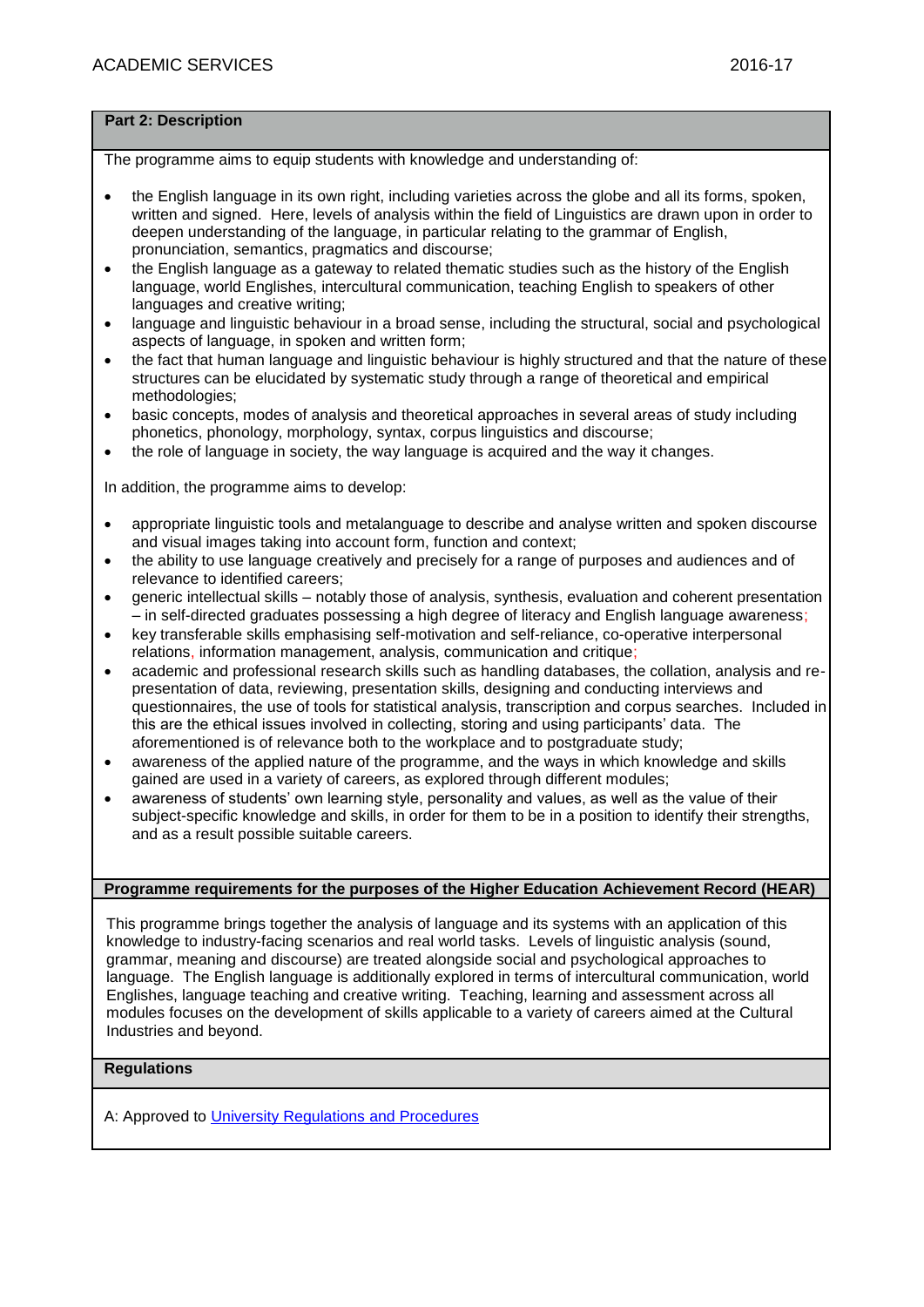## 2016-17

# **Part 3: Learning Outcomes of the Programme**

| <b>Learning Outcomes:</b>                                                                                                                                                                                                                 | <b>UPNQ4K-30-1</b> | UPNQ4L-30-1 | <b>UPNQ4H-30-1</b> | UPNQ4J-30-1 | UPNQ4N-30-2 | UPNQ4P-30-2 | UPNQ4M-30-2               | UPNQ4R-30-2 | UPNN35-30-3 | UPNQ9N-30-3  | UPNQ9P-30-3               | UPNQ9Q-30-3               | UPNQ9V-30-3               | UPNQ9W-30-3               | UPNN43-30-3 | UPNQ9L-30-3 | UPGP6L-30-3 |
|-------------------------------------------------------------------------------------------------------------------------------------------------------------------------------------------------------------------------------------------|--------------------|-------------|--------------------|-------------|-------------|-------------|---------------------------|-------------|-------------|--------------|---------------------------|---------------------------|---------------------------|---------------------------|-------------|-------------|-------------|
| A) Knowledge and understanding of:                                                                                                                                                                                                        |                    |             |                    |             |             |             |                           |             |             |              |                           |                           |                           |                           |             |             |             |
| Basic concepts, modes of analyses and theoretical approaches for<br>different levels of analysis: phonetics, phonology, corpus linguistics,<br>discourse, including narrative and visual, morphology, syntax, semantics<br>and pragmatics | X                  | X           | X                  | X           | X           | X           | $\mathsf{x}$              | X           | X           | $\mathsf{x}$ | X                         | $\boldsymbol{\mathsf{x}}$ | $\boldsymbol{\mathsf{x}}$ | $\boldsymbol{\mathsf{x}}$ | X           | X           | X           |
| How English has been and is currently used throughout the world and<br>how it changes under different influences                                                                                                                          |                    |             | X                  | X           | X           |             | X                         | X           |             | X            |                           |                           | $\boldsymbol{\mathsf{x}}$ | $\boldsymbol{\mathsf{x}}$ | X           | X           |             |
| The structure and function of different text types in English                                                                                                                                                                             |                    |             | X                  | X           |             |             | X                         | X           |             |              | X                         |                           |                           |                           |             |             |             |
| The teaching and learning of the English and other languages                                                                                                                                                                              |                    |             |                    |             |             | X           |                           |             |             |              |                           | X                         |                           |                           |             | X           |             |
| Academic and professional research methods relevant to a specific<br>research project and to the workplace                                                                                                                                |                    |             |                    |             |             |             |                           | X           | X           | X            | X                         | $\boldsymbol{\mathsf{x}}$ | $\boldsymbol{\mathsf{x}}$ | $\boldsymbol{\mathsf{x}}$ | X           | X           | X           |
| The role of language in society, bilingualism, language and gender, and<br>cultural influences                                                                                                                                            | $\mathsf{x}$       | X           |                    |             | X           | X           | X                         |             |             |              |                           | X                         |                           | X                         | X           |             | X           |
| The way language is acquired and the way it changes under different<br>influences                                                                                                                                                         |                    |             |                    |             |             | X           |                           |             |             |              |                           | X                         | X                         | $\mathsf{x}$              | X           | X           | X           |
| (B) Intellectual Skills                                                                                                                                                                                                                   |                    |             |                    |             |             |             |                           |             |             |              |                           |                           |                           |                           |             |             |             |
| The ability to extract and synthesise key information from the literature<br>and to interpret layers of meaning within texts                                                                                                              | X                  | X           | X                  | X           | X           | X           | X                         | X           | X           | X            | X                         | X                         | X                         | $\boldsymbol{\mathsf{x}}$ | X           | X           | X           |
| An understanding of issues and problems in the field                                                                                                                                                                                      | X                  | X           | X                  | X           | X           | x           | X                         | X           | X           | $\mathsf{x}$ | X                         | $\boldsymbol{\mathsf{x}}$ | X                         | X                         | X           | X           | X           |
| The ability to engage in analytical and critical thinking and to present<br>ideas within the structured framework of a reasoned argument                                                                                                  | X                  | X           | X                  | X           | X           | x           | X                         | X           | X           | x            | X                         | X                         | X                         | X                         | X           | X           | X           |
| The ability to plan and carry out a piece of research, either individually or<br>as a member of a group                                                                                                                                   |                    |             |                    |             | X           |             |                           | X           | X           | x            | X                         | X                         | X                         | X                         | X           | X           | X           |
| The ability to use a variety of specialised IT packages for retrieving<br>information, analysing data, creating texts and writing assignments                                                                                             | X                  | X           | X                  | X           | X           | x           | $\boldsymbol{\mathsf{x}}$ | X           | X           | X            | $\boldsymbol{\mathsf{x}}$ | $\boldsymbol{\mathsf{x}}$ | $\boldsymbol{\mathsf{x}}$ | X                         | X           | X           | X           |
| An understanding of the relationship between data and theory, and the<br>role of hypotheses and research questions                                                                                                                        |                    |             |                    |             |             |             |                           | X           | x           |              |                           |                           |                           |                           | X           |             | X           |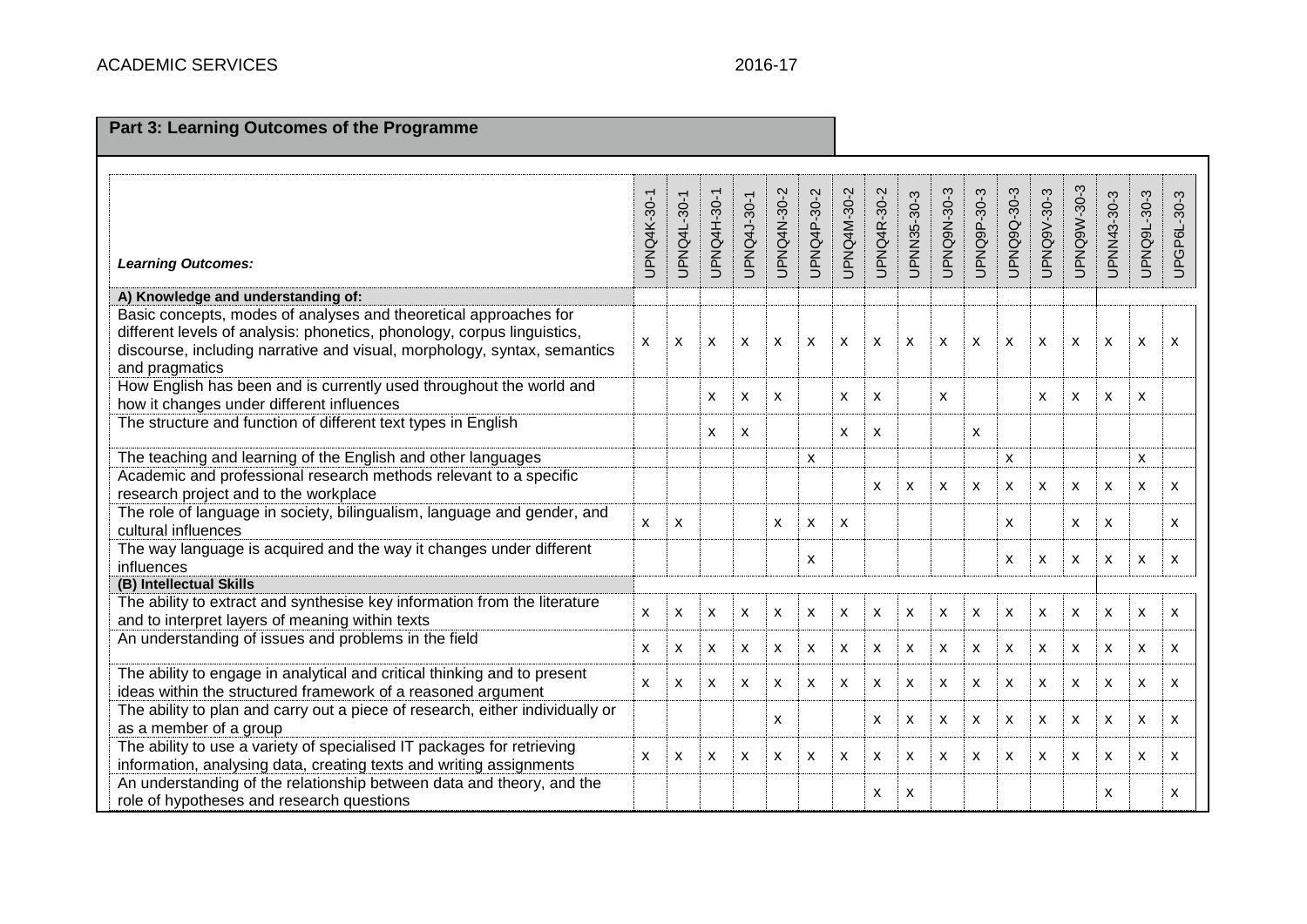# ACADEMIC SERVICES 2016-17

| Part 3: Learning Outcomes of the Programme                                                                                                                                                         |                    |                           |                           |                           |              |             |                           |                           |             |             |             |             |             |                           |              |                           |                           |
|----------------------------------------------------------------------------------------------------------------------------------------------------------------------------------------------------|--------------------|---------------------------|---------------------------|---------------------------|--------------|-------------|---------------------------|---------------------------|-------------|-------------|-------------|-------------|-------------|---------------------------|--------------|---------------------------|---------------------------|
| <b>Learning Outcomes:</b>                                                                                                                                                                          | <b>JPNQ4K-30-1</b> | JPNQ4L-30-1               | JPNQ4H-30-1               | JPNQ4J-30-1               | JPNQ4N-30-2  | JPNQ4P-30-2 | UPNQ4M-30-2               | JPNQ4R-30-2               | JPNN35-30-3 | JPNQ9N-30-3 | JPNQ9P-30-3 | JPNQ9Q-30-3 | JPNQ9V-30-3 | UPNQ9W-30-3               | UPNN43-30-3  | UPNQ9L-30-3               | UPGP6L-30-3               |
| (C) Subject/Professional/Practical Skills<br>Critically judging and evaluating English and other languages in specific<br>modes, genres and contexts                                               | X                  | X                         | X                         | X                         | X            | X           | X                         | X                         | X           | X           | X           | X           | X           | $\boldsymbol{\mathsf{x}}$ | X            | X                         | $\boldsymbol{\mathsf{x}}$ |
|                                                                                                                                                                                                    |                    |                           |                           |                           |              |             |                           |                           |             |             |             |             |             |                           |              |                           |                           |
| Acquiring complex information of diverse kinds, from a variety of sources<br>(library, internet, corpora, learners of English, discussion with peers)                                              | X                  | $\boldsymbol{\mathsf{x}}$ | $\boldsymbol{\mathsf{x}}$ | $\boldsymbol{\mathsf{x}}$ | $\mathsf{x}$ | X           | $\boldsymbol{\mathsf{x}}$ | $\boldsymbol{\mathsf{x}}$ | X           | X           | X           | X           | X           | $\mathsf{x}$              | $\mathsf{x}$ | $\boldsymbol{\mathsf{x}}$ | $\boldsymbol{\mathsf{x}}$ |
| The ability to use and present material clearly, and to reason and argue<br>effectively, both orally and in writing, using the appropriate register and<br>style and with proper referencing       | X                  | X                         | X                         | $\boldsymbol{\mathsf{x}}$ | X            | X           | X                         | X                         | X           | X           | X           | X           | X           | X                         | X            | X                         | X                         |
| Considering the ethical issues involved in data collection, storage and<br>usage                                                                                                                   |                    |                           |                           |                           | X            |             |                           | X                         | x           | X           | X           | x           | X           | X                         | $\mathsf{x}$ | X                         | X                         |
| Understanding better their own learning style, personality and values in<br>order to be in a position to identify their own strengths and weaknesses,<br>and as a result possible suitable careers |                    |                           |                           |                           |              |             | X                         | X                         |             |             |             |             | X           |                           |              |                           | x                         |
| Industry-facing skills emanating from the subject area and applicable to<br>specific careers                                                                                                       | X                  | X                         | X                         | X                         | X            | X           | X                         | X                         | X           | X           | X           | х           | X           | X                         | X            | X                         | X                         |
| (D) Transferable skills and other attributes                                                                                                                                                       |                    |                           |                           |                           |              |             |                           |                           |             |             |             |             |             |                           |              |                           |                           |
| Thinking and judging independently                                                                                                                                                                 | X                  | X                         | X                         | X                         | X            | X           | X                         | X                         | X           | X           | X           | X           | x           | x                         | X            | X                         | X                         |
| The ability to work autonomously under pressure and to meet deadlines                                                                                                                              | x                  | X                         | X                         | х                         | X            | X           | X                         | X                         | X           | X           | X           | X           | x           | x                         | X            | X                         | x                         |
| The ability to work co-operatively as a constructive team member                                                                                                                                   | X                  | X                         | X                         | X                         | X            | X           | X                         | X                         | X           | X           | X           | X           | x           | x                         | X            | X                         | X                         |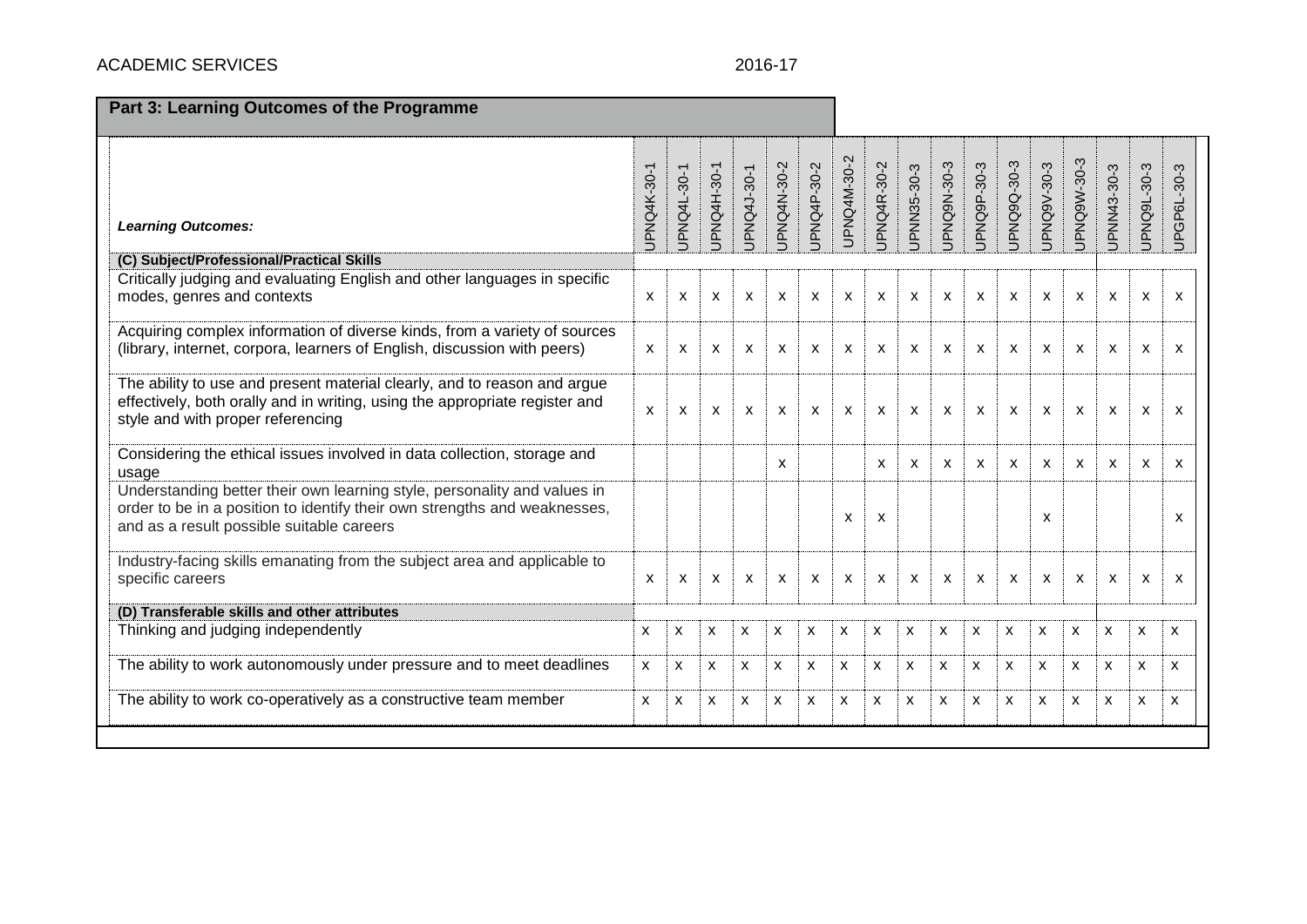### **Part 4: Programme Structure**

This structure diagram demonstrates the student journey from Entry through to Graduation for a typical **full time undergraduate student** including:

- level and credit requirements
- interim award requirements
- module diet, including compulsory and optional modules

| <b>ENTRY</b> |                          | <b>Compulsory Modules</b>            | <b>Optional Modules</b> | Awards                                      |
|--------------|--------------------------|--------------------------------------|-------------------------|---------------------------------------------|
|              |                          | <b>UPNQ4K-30-1</b>                   | None                    |                                             |
|              |                          | Constructing Language(s)             |                         | Cert HE English Language<br>and Linguistics |
|              |                          | <b>UPNQ4L-30-1</b>                   |                         |                                             |
|              |                          | <b>Applying Linguistics:</b>         |                         | $(120 \text{ credits})$                     |
|              | $\overline{\phantom{0}}$ | <b>Forensic Analysis</b>             |                         |                                             |
|              | Level                    |                                      |                         |                                             |
|              |                          | <b>UPNQ4H-30-1</b>                   |                         |                                             |
|              |                          | English: Past, Present and<br>Future |                         |                                             |
|              |                          |                                      |                         |                                             |
|              |                          | <b>UPNQ4J-30-1</b>                   |                         |                                             |
|              |                          | Meaning: Style and                   |                         |                                             |
|              |                          | <b>Discourse</b>                     |                         |                                             |

|        | <b>Compulsory Modules</b> | <b>Optional Modules</b> | Interim Awards          |
|--------|---------------------------|-------------------------|-------------------------|
|        | <b>UPNQ4N-30-2</b>        | None:                   |                         |
|        | <b>Studying Speech</b>    |                         | Dip HE English Language |
|        | Communities               |                         | and Linguistics         |
|        |                           |                         |                         |
|        | <b>UPNQ4P-30-2</b>        |                         | $(240 \text{ credits})$ |
| $\sim$ | Language Acquisition      |                         |                         |
| Level  |                           |                         |                         |
|        | <b>UPNQ4R-30-2</b>        |                         |                         |
|        | Language, Research and    |                         |                         |
|        | the Workplace             |                         |                         |
|        |                           |                         |                         |
|        | <b>UPNQ4M-30-2</b>        |                         |                         |
|        | <b>Analysing Culture:</b> |                         |                         |
|        | Language and the Visual   |                         |                         |

### **Placement Year**

Students on the sandwich route (SW) must undertake and pass a work placement:.

During this time students must complete the 30 credit level 3 module, Professional Development on Placement UPNNA5-30-3

This module assesses the student's personal development, from the experience of placement, and their ability to identify issues relevant to their Placement's organisational context, and to then frame, scale and position a critical work-based enquiry relevant to the specialism of the degree.

This provides a rich process in which a student can make links between theory and practice, reassess themselves and confront the challenges of carrying out a role in a new organisation whilst knowing that they will have the opportunity to be supported if there is a problem and that they will be returning to the programme for a further period of reflection and learning after the placement is completed.

**To be eligible for Placement students would normally be expected to have passed a minimum of 210 credits**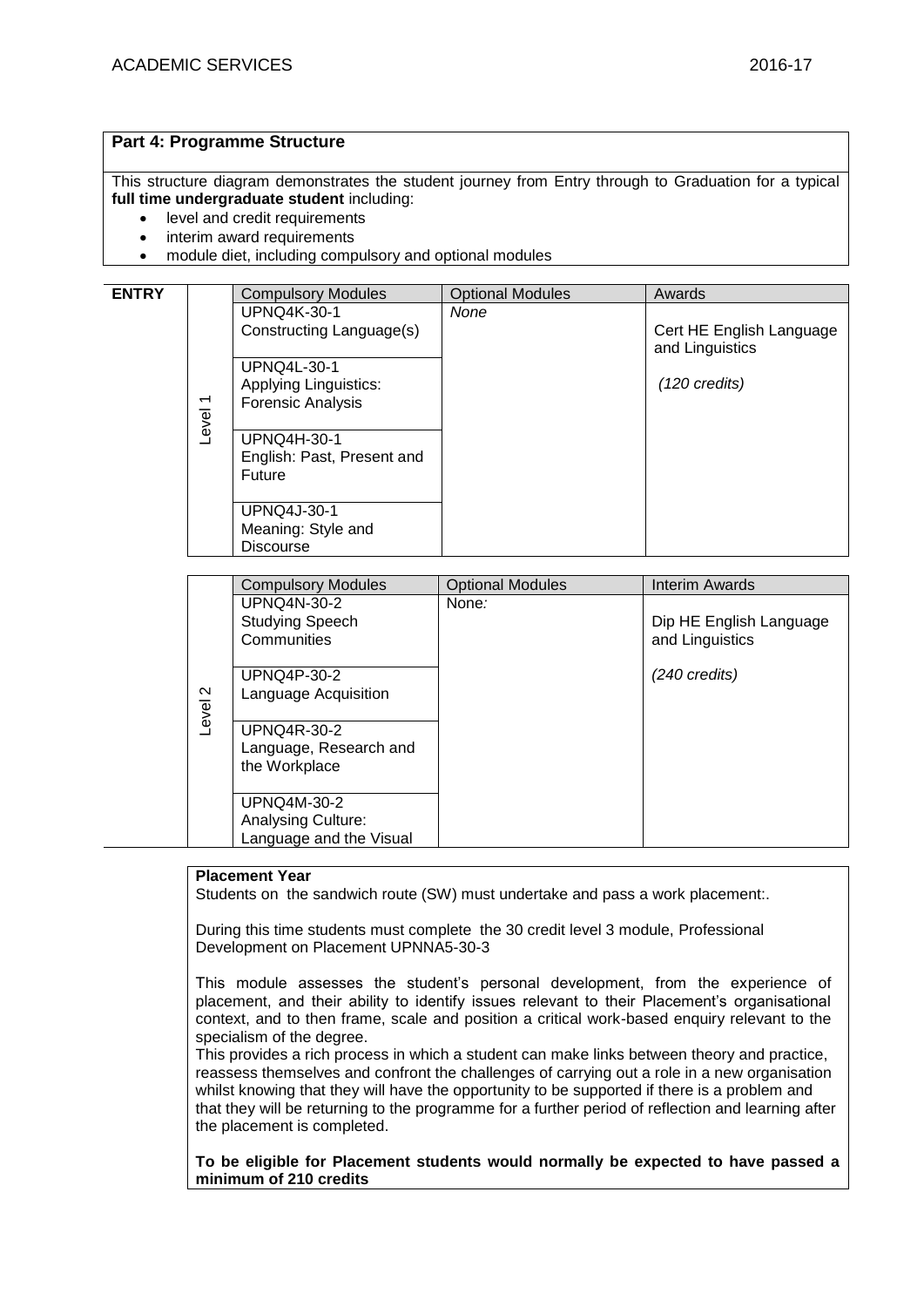|         | <b>Compulsory Modules</b> | <b>Optional Modules</b>                                                     | <b>Interim Awards</b>                        |
|---------|---------------------------|-----------------------------------------------------------------------------|----------------------------------------------|
|         | None                      | <b>UPNQ9L-30-3</b><br>Teaching English to<br>Speakers of Other<br>Languages | BA English Language and<br>Linguistics       |
|         |                           | <b>UPNQ9V-30-3</b><br>Creative Writing and the<br>Self                      | 300 credits                                  |
|         |                           | <b>UPNQ9P-30-3</b><br><b>Critical Discourse Analysis</b>                    |                                              |
|         |                           | <b>UPNQ9Q-30-3</b><br>The Sociolinguistics of<br>Language Contact           |                                              |
| -evel 3 |                           | <b>UPNQ9N-30-3</b><br>The Cultural History of the<br>English Language       |                                              |
|         |                           | UPNN35-30-3<br>Language Project                                             |                                              |
|         |                           | <b>UPNQ9W-30-3</b><br>Gender, (Im)politeness and<br>Power in Language       |                                              |
|         |                           | UPNN43-30-3                                                                 | <b>HIGHEST AWARD:</b>                        |
|         |                           | Investigating Language<br>with Corpora                                      | BA(Hons) English<br>Language and Linguistics |
|         |                           | <b>UPGP6L-30-3</b><br>Psycholinguistics                                     | 360 credits                                  |

### **Part time:**

The following structure diagram demonstrates the student journey from Entry through to Graduation for a typical **part time student.**

There is nothing in the programme design which means that the modules cannot be spread out so that a part-time student takes one module per year from English Language and one from Linguistics. However, it would be preferable at level two to take Analysing Culture: Language and the Visual in advance of Language, Research and the Workplace so that the following year the student could carry out their project if desired having just completed the relevant research training. The ideal part-time student journey would therefore be as follows:

**Year 1.1** UPNQ4J-30-1 Meaning: Style and Discourse UPNQ4L-30-1 Applying Linguistics: Forensic Analysis **Year 1.2** UPNQ4H-30-1 English: Past, Present and Future UPNQ4K-30-1 Constructing Language(s) **Year 2.1** UPNQ4M-30-2 Analysing Culture: Language and the Visual UPNQ4N-30-2 Studying Speech Communities **Year 2.2** UPNQ4R-30-2 Language, Research and the Workplace UPNQ4P-30-2 Language Acquisition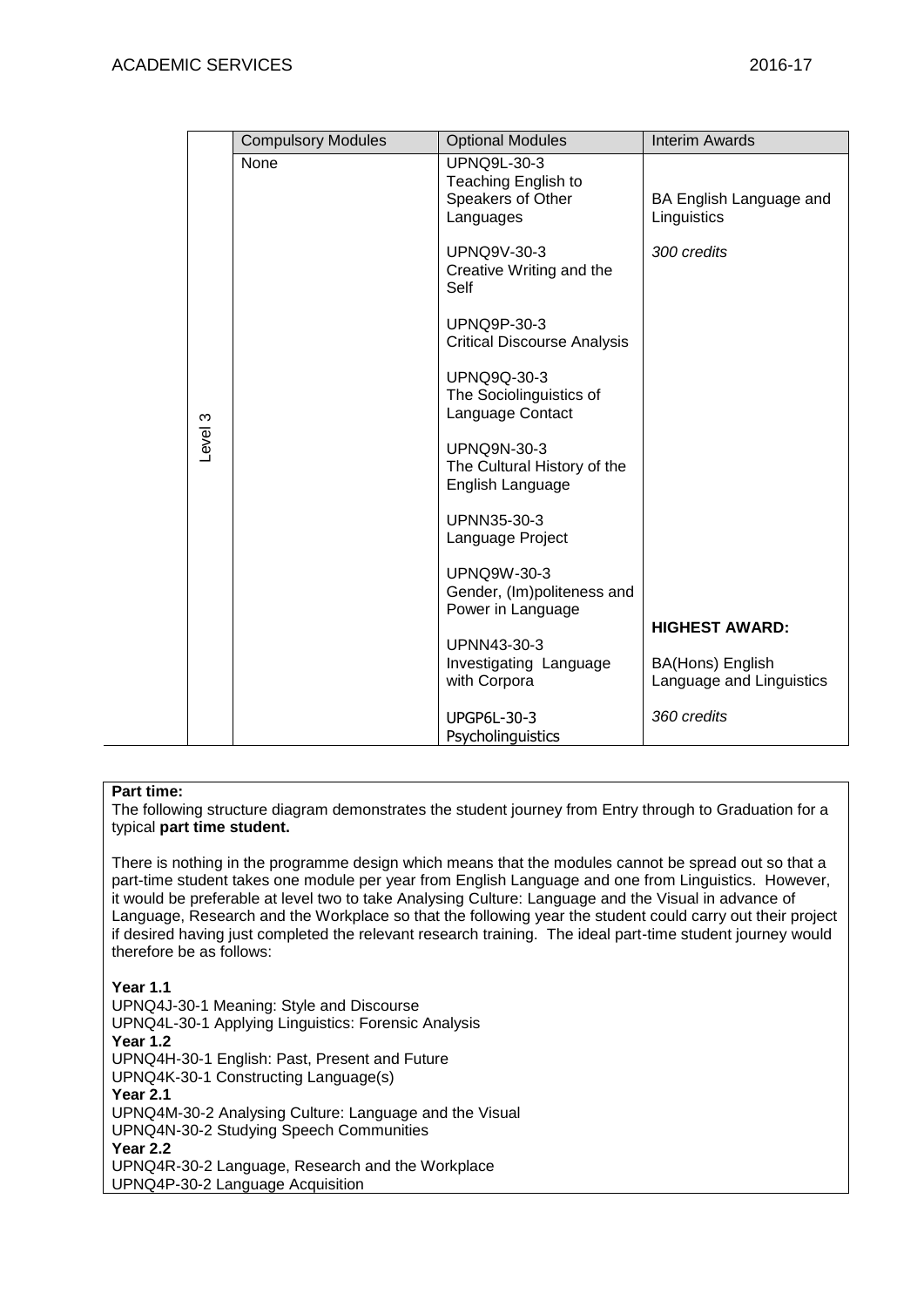**Year 3.1** UPNN35-30-3 English Language Project (if desired) One other option **Year 3.2** Two options

### **Part 5: Entry Requirements**

The University's Standard Entry Requirements apply .

Tariff points as appropriate for the year of entry - up to date requirements are available through the [courses database.](http://www1.uwe.ac.uk/whatcanistudy/courses)

### **Part 6: Reference Points and Benchmarks**

Reference points and benchmarks have been used in the design of the programme:

[QAA UK Quality Code for HE](http://www.qaa.ac.uk/assuringstandardsandquality/quality-code/Pages/default.aspx)

-Framework for higher education qualifications (FHEQ) -Subject benchmark statements

[Strategy 2020](http://www1.uwe.ac.uk/about/corporateinformation/strategy.aspx) [University](http://www1.uwe.ac.uk/aboutus/policies) policies Research carried out in the Bristol Centre for Linguistics

The English Language and Linguistics programme has been rewritten to align with university strategy for programmes to be industry-facing and practice-based. As this is an open market programme offering no specific vocational training it is oriented towards a number of career paths which our students have traditionally followed or aspire to. For instance, the module Language, Research and the Workplace requires students to identify and prepare for a particular career alongside developing job application skills of wider relevance. In addition, the programme incorporates an adapted Level 2 module (Studying Speech Communities) which is partly grounded in the research carried out in our research centre, the Bristol Centre for Linguistics, providing an opportunity to offer innovative, researchled teaching.

The QAA subject benchmark statements (Linguistics and English) and to a lesser extent the HEA English Language Benchmark Statement were used to inform the academic content of the programme. The employability slant to the programme, embedded within different modules, has been introduced more explicitly to address the university and faculty strategy to improve students' employment prospects. Added to this, thought has been given to the student experience on this programme, with assessment forming part of a supportive and developmental framework for our students. This addresses elements of the National Student Survey. Staff research feeds into modules at various levels, and in particular at level three, where modules are created in line with staff expertise as well as what will develop and be of practical use to our students in the workplace. We have consulted closely our Careers colleagues, and part of the programme development was informed by a UWE Learning and Teaching Fellowship project run by a member of the team.